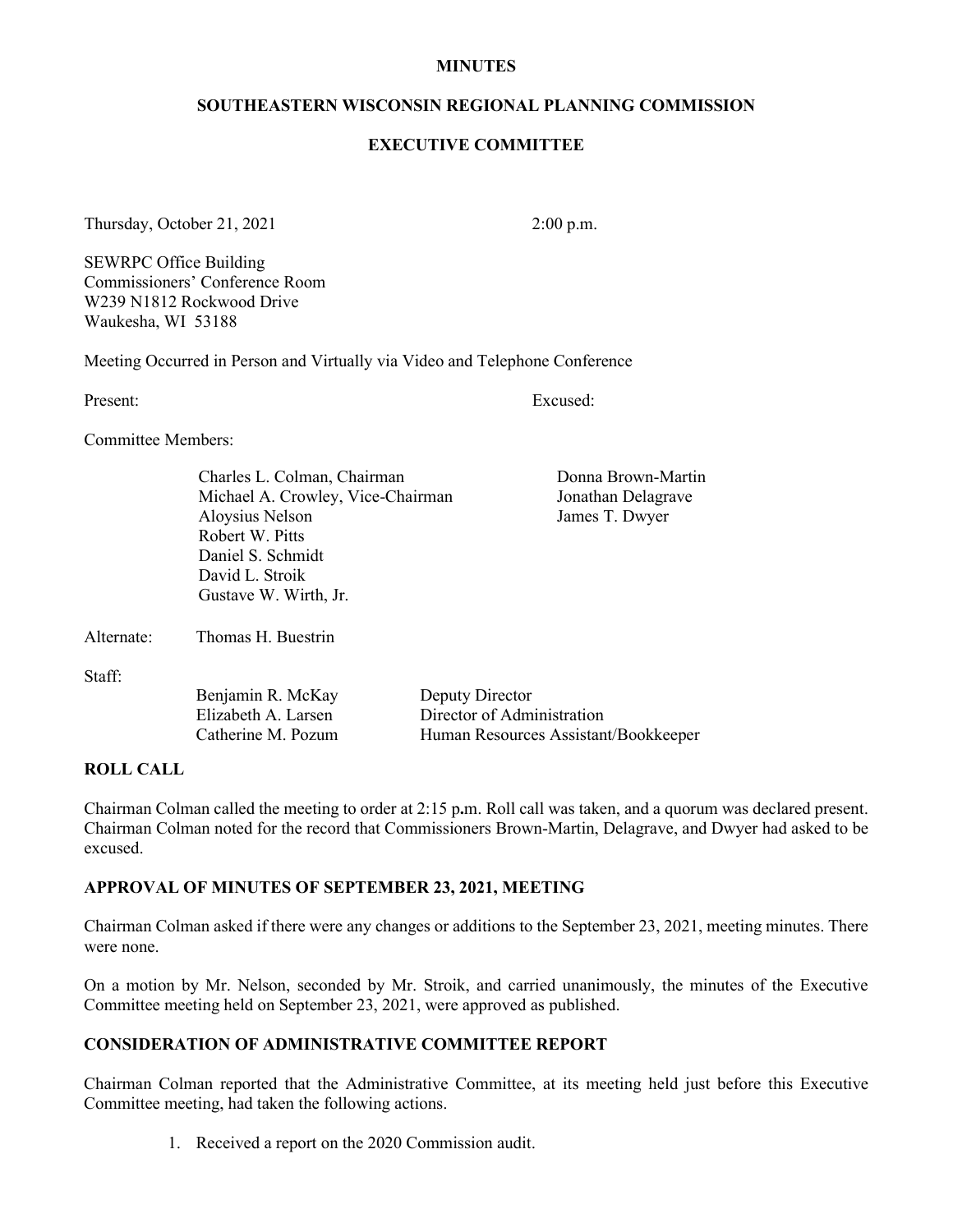#### -2- Executive Committee October 21, 2021

- 2. Reviewed and approved disbursements for financial periods: Year 2021 Nos. 19 and 20 August 30, 2021, to September 26, 2021.
- 3. Reviewed and approved the Statement of Projected Revenue and Expenditures for the period ending September 26, 2021.
- 4. Received a report on 2022 Commission Health Insurance.

There being no questions or comments, on a motion by Mr. Schmidt, seconded by Mr. Crowley, and carried unanimously, the Administrative Committee report was approved.

# **CONSIDERATION OF CONTRACTS**

Chairman Colman asked Ms. Larsen to review the proposed contracts, noting that prior to the meeting, Committee members had received a report with a table listing four contracts. Ms. Larsen then briefly reviewed the contracts with the Committee.

There being no questions or comments, on a motion by Mr. Stroik*,* seconded by Mr. Nelson, and carried unanimously, the contract report was accepted, and the report was placed on file (copy of report attached to Official Minutes).

# **WORK PROGRAM REPORTS**

Chairman Colman requested that Mr. McKay review the Work Program Progress Report. Mr. McKay reviewed the report and noted that the report identifies key regional and selected community and county assistance efforts (copy of report attached to Official Minutes).

In response to an inquiry by Mr. Crowley, Mr. McKay stated that when a community is interested in having the Commission assist with preparing a comprehensive plan, staff from the community will contact Commission staff to discuss the planning process, timeline, and cost. Mr. McKay also stated that the community will pay a fee for the preparation of the plan.

### **CORRESPONDENCE AND ANNOUNCEMENTS**

Chairman Colman asked if there were any correspondence or announcements.

Mr. McKay stated that there was no correspondence but announced that the Planning and Research Committee meeting will be held on November 9, 2021, at 1:30 p.m. in the Commission offices. An update on the Chloride Study will be presented.

Mr. McKay also announced that Mr. Dewayne Johnson has been appointed as a Commissioner for Waukesha County to serve out the remainder Mr. Jose Delgado's term.

Mr. McKay then brought to the attention of the Committee that Mr. Michael Crowley had received The Freeman Citizen of the Year Award for 2020.

Mr. Nelson announced that the grand opening of the Kenosha County Veterans Memorial Park was held on October 12, 2021. The Kenosha County Veterans Memorial Park was dedicated to honor area veterans.